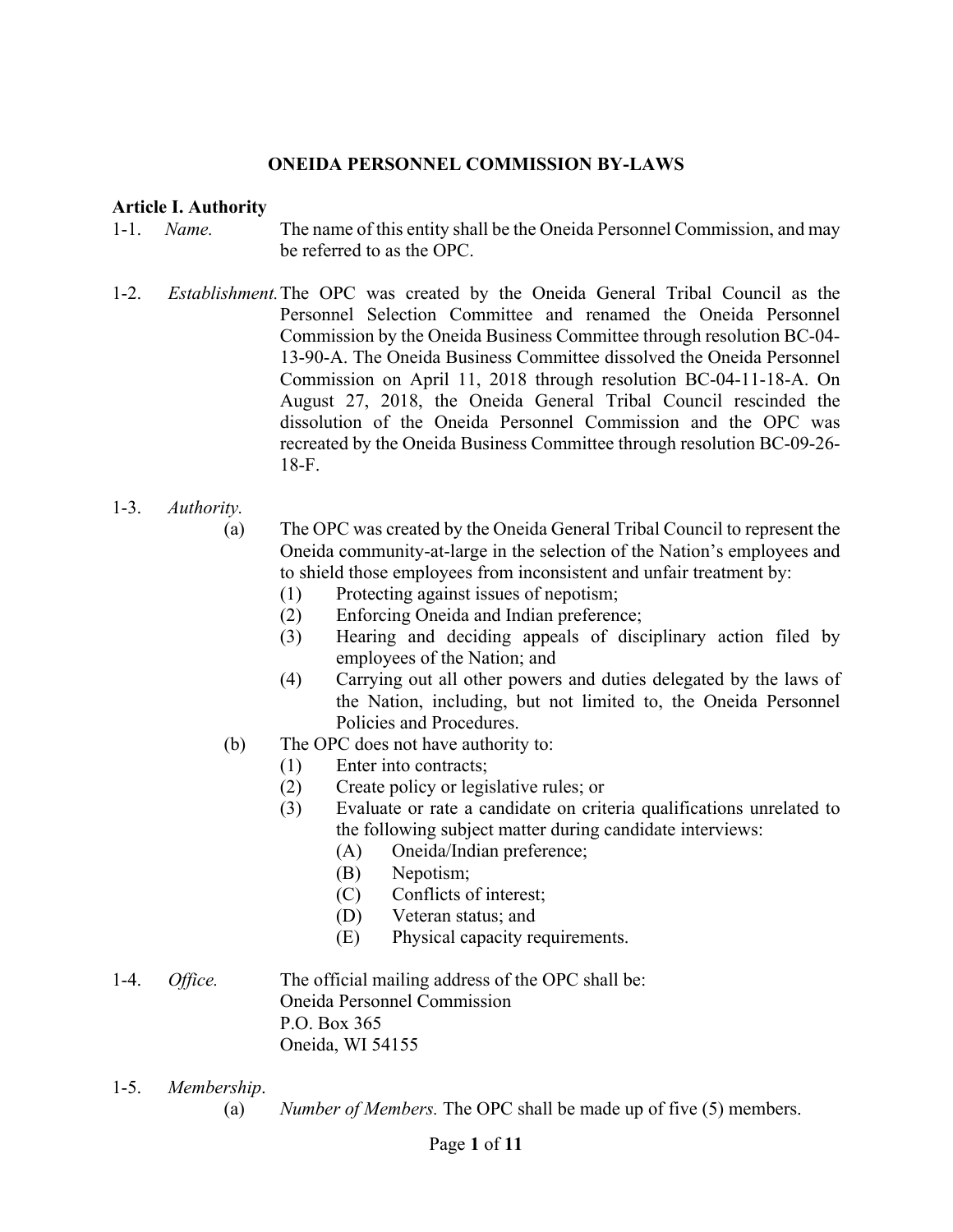- (1) Each member shall hold office until his or her term expires, until his or her resignation, or until his or her appointment is terminated in accordance with the Boards, Committees and Commissions law.
- (2) *Pro Tem Members*. The Oneida Business Committee may appoint up to five (5) Pro Tem members in accordance with the appointment process contained in the Boards, Committees and Commissions law.
	- (A) Pro Tem members shall serve the limited purpose of assisting with the hiring selection process and grievance hearing process in the event of an incumbent member's recusal based on a conflict of interest.
	- (B) The Pro Tem members shall meet the same qualification and training requirements as members of the Oneida Personnel Commission.
- (b) *Appointment.* Each member shall be appointed by the Oneida Business Committee in accordance with the Boards, Committees and Commissions law to serve a five (5) year term. The first term shall be staggered with one (1) member receiving a one (1) year term; one (1) member receiving a two (2) year term; one (1) member receiving a three (3) year term; one (1) member receiving a four (4) year term and one (1) member receiving a five (5) year term. Each appointment after the initial staggered terms shall receive a five (5) year term.
- (c) *Vacancies.*
	- (1) *Filling of Vacancies.* Vacancies shall be filled in accordance with the Boards, Committees and Commissions law.
	- (2) *Resignation*. A member may resign at any time verbally at a meeting or by delivering written notice to the Oneida Business Committee Support Office and the OPC Chairperson or Chairperson's designee.
		- (A) *Effective Date of Resignation.* A resignation is effective upon acceptance by motion of a member's verbal resignation or upon delivery of the written notices.
	- (3) *Terms of Replacement Member.* A replacement member shall hold office through the unexpired portion of the term of the member whom he or she has replaced.
		- (A) A replacement member is defined as a member who fills a vacancy caused by resignation, removal or termination.
- (d) *Qualifications.* OPC members shall meet the following qualifications:
	- (1) Be an enrolled member of the Oneida Nation;
	- (2) Be at least twenty-one (21) years of age;
	- (3) Shall not be an employee of the Nation;
	- (4) Be free of any and all direct conflicts of interest or appearances of conflict as defined under various laws and policies of the Nation, including, but not limited to, the oath of office, the Oneida Rules of Civil Procedure, the Oneida Personnel Policies and Procedures and other laws/policies regarding employment, the Code of Ethics, and the Boards, Committees and Commissions law; and
	- (5) Have a minimum of two (2) years supervisory experience along with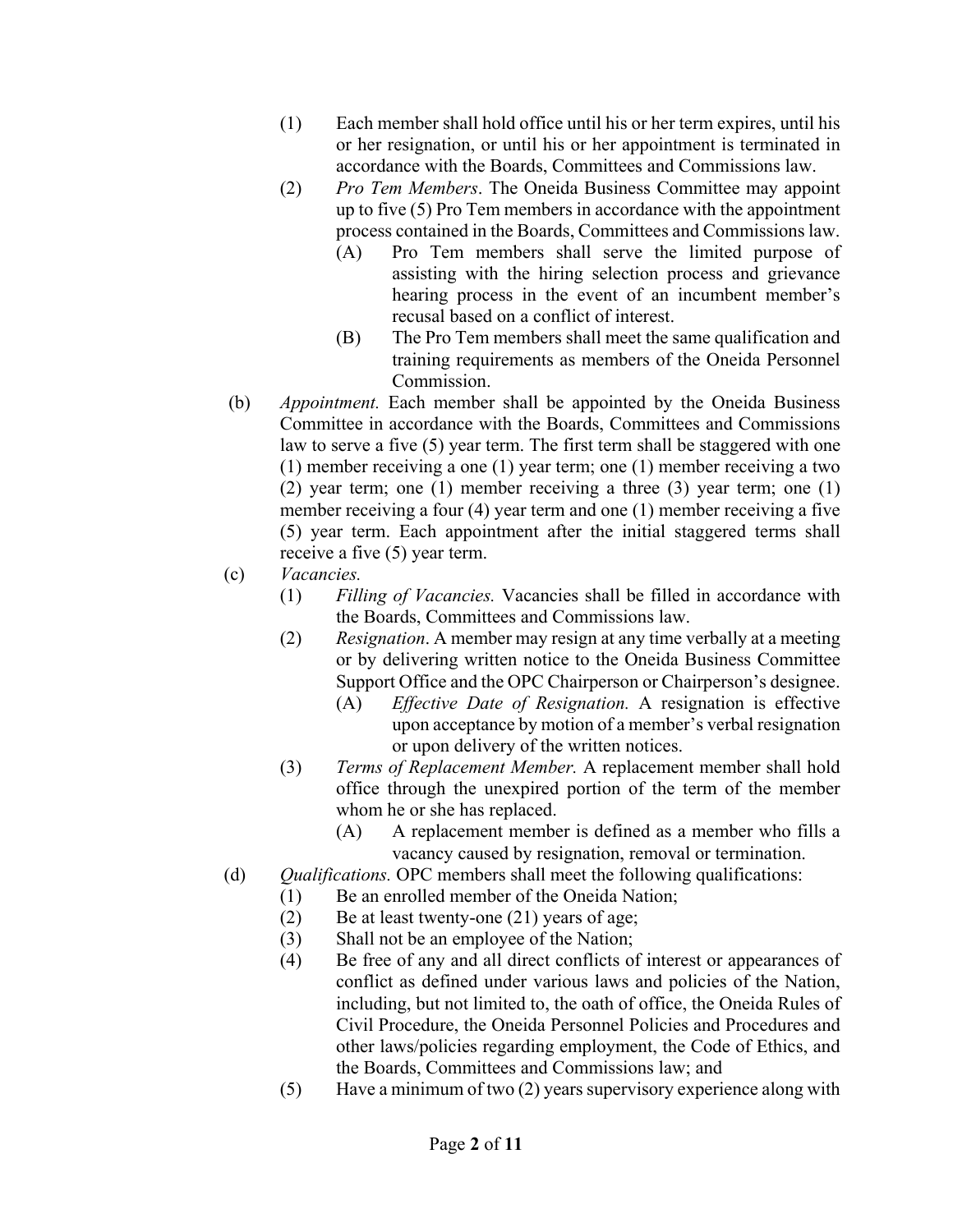hiring experience, an Associate Degree, or equivalent experience or education.

- (e) *Duties and Responsibilities.* OPC members shall abide by the following:
	- (1) Both formal and informal communications to any entity on behalf of the OPC must come from a member of the OPC through OPC directive. Specific policy governing all communications of the OPC may be set forth in an OPC Communications SOP to provide procedural guidance, consistent herewith, on determining when, how, and by which OPC member(s) communications are made;
	- (2) Uphold all laws and policies of the Nation, including, but not limited to, the Boards, Committees and Commissions law;
	- (3) Participate in the hiring selection process, including job description pre-screens and interviews, in accordance with the Oneida Personnel Policies and Procedures;
	- (4) Conduct grievance hearings in accordance with the Oneida Personnel Policies and Procedures and Oneida Business Committee resolution BC-03-13-19-C;
		- (A) The Oneida Judiciary Rules of Civil Procedure apply to proceedings conducted by the OPC, except where the Oneida Personnel Policies and Procedures are more specific, then those shall supersede.
		- (B) Appeals from OPC decisions to the Judiciary as authorized by the Nation's Judiciary law shall be governed by the Rules of Appellate Procedure.
	- (5) Be available for meetings, trainings, interviews, prescreening, reassignments, grievance hearings and other duties as needed;
		- (A) Three (3) unexcused absences to attend to such duties may be cause for the OPC to make a recommendation for termination to the Oneida Business Committee per section 1-6 of these bylaws.
			- (i) A member who fails to notify an OPC Officer, in writing, of his or her pending absence at least thirty (30) minutes before the start of the missed meeting shall be deemed unexcused.
	- (6) Exclusively use the official Oneida email address provided by the Nation upon appointment to the OPC ("Official Email") to conduct business electronically on behalf of the OPC; and
	- (7) *Dress Code.* Members are expected to be clean, well-groomed and dressed in business casual attire when conducting activities on behalf of the OPC, including, but not limited to, employee interviews and grievance hearings.
		- (A) By way of example, business casual attire does not include:
			- (i) Tattered jeans or shorts;
			- (ii) Shirts with language or graphics that are vulgar, sexually explicit, or otherwise offensive;
			- (iii) Attire that is revealing or provocative;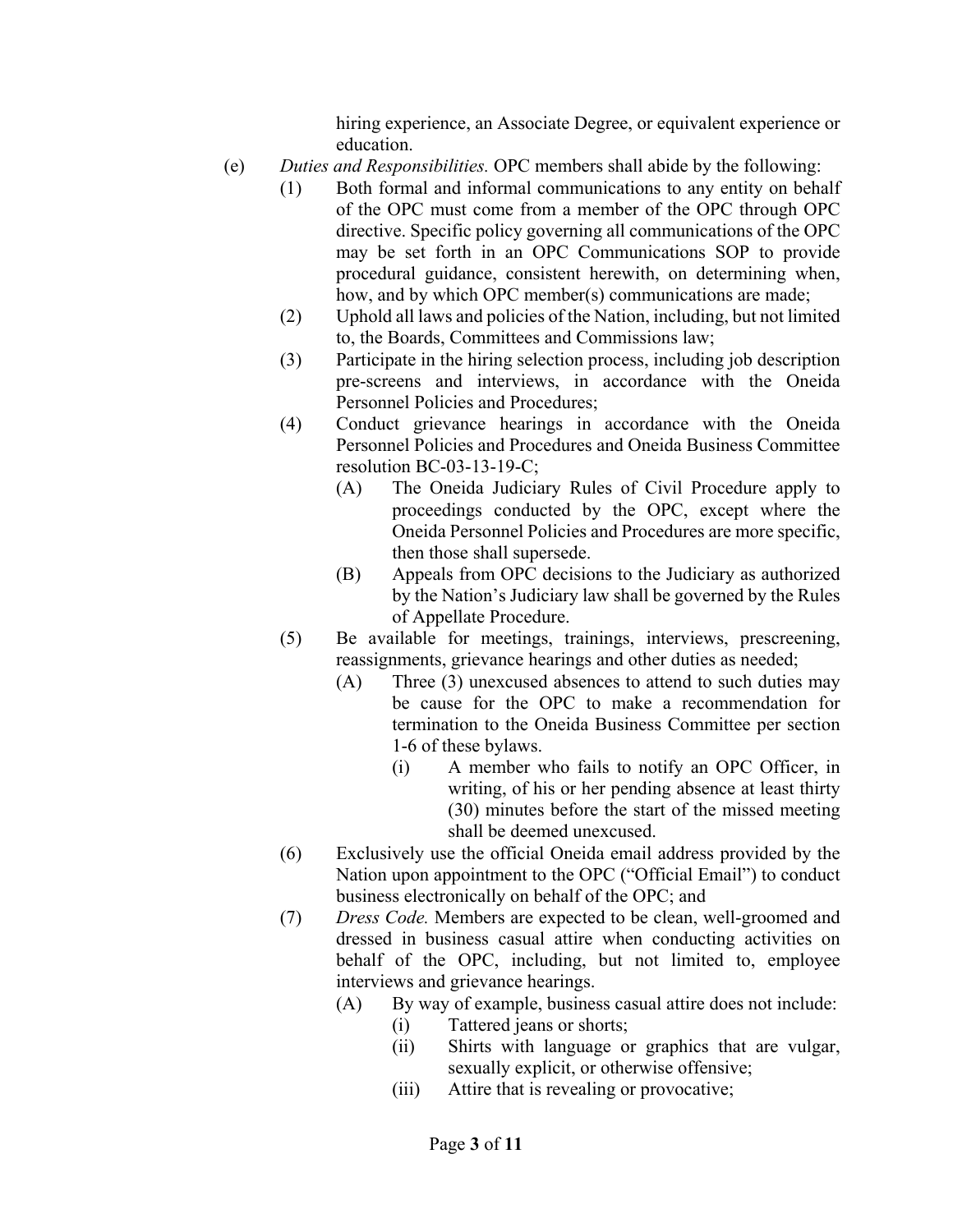- (iv) Flip-flops or any type of loose footwear;
- (v) Sweat suits;
- (vi) See-through blouses or shirts;
- (vii) Sports bras, halter tops, or similar attire;
- (viii) Tank tops;
- (ix) Clothing that allows bare midriffs; and/or
- (x) Clothing that is ripped or stained.
- 1-6. *Termination*. An OPC member who violates these bylaws, or any other governing laws of the Nation, may have his or her appointment terminated in accordance with the Boards, Committees and Commissions law.
	- (a) Any member whose appointment is terminated by the Oneida Business Committee after the adoption of these bylaws, as may be amended from time-to-time hereafter, shall not be eligible for re-appointment to the OPC for a minimum of five (5) years following his or her termination.
	- (b) Recommendations to the Oneida Business Committee for termination of a member's appointment shall be determined by a majority vote of the members in attendance at an OPC meeting of an established quorum.
- 1-7. *Trainings*.
	- (a) OPC members must complete the following training prior to participating in any screenings, interviews and/or grievance hearings on behalf of the OPC:
		- (1) Four (4) hours of e-Learning on interview certification and four (4) hours of orientation through the Oneida Human Resources Department, which shall include:
			- (A) EEO training;
			- (B) Training on laws, rules and regulations of the Nation; and
			- (C) Training on the Oneida Personnel Policies and Procedures.
		- (2) Training on the grievance process, which shall include:
			- (A) A presentation developed by the Oneida Judicial System on the Oneida Judiciary Rules of Civil Procedure, an estimated three (3) hours in length;
			- (B) Up to three (3) hours of training in formal opinion writing and the basics of evidence; and
			- (C) Two (2) hours of training in professional ethics, including issues of confidentiality.
		- (3) Any other training deemed necessary by the Oneida Business Committee.
	- (b) After serving on the OPC for one (1) year, all OPC members shall either accumulate a minimum of eight (8) hours of training annually in the above subject matter or shall review annually the lessons and materials connected with the above subjects.
	- (c) Completion of all training, including training under section 1-7(b), shall be confirmed by receipt of a certificate or some other written documentation and kept on file with the OPC.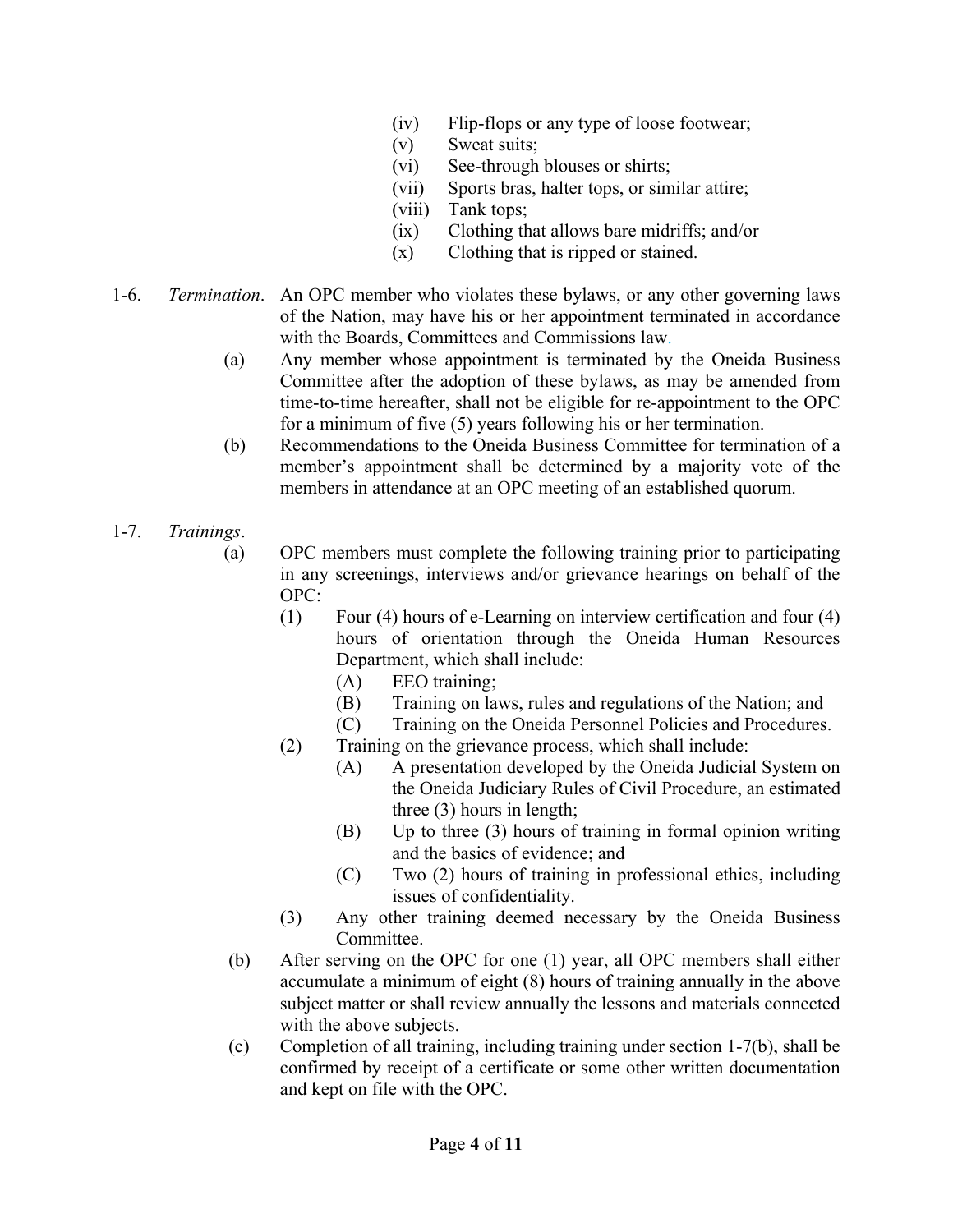(d) Regardless of the number of trainings/conferences that he or she is required to attend, no member of the OPC shall be eligible to receive stipends for attending more than five (5) full days of mandatory trainings/conferences per year.

## **Article II. Officers**

- 2-1. *Officers*. The Officer positions for the OPC shall consist of a Chairperson, a Vice- Chairperson and a Secretary.
- 2-2. *Responsibilities of the Chairperson*. The duties, responsibilities and limitations of the Chairperson are as follows:
	- (a) Shall preside over all meetings of the OPC;
	- (b) Shall be a member of all subcommittees of the OPC, may call emergency meetings, and shall keep the OPC informed as to the business of the OPC;
	- (c) Shall, with the assistance of the Secretary, submit annual and semi-annual reports to the Oneida General Tribal Council as required by the Boards, Committees and Commissions law;
	- (d) Shall, with the assistance of the Secretary, submit quarterly reports to the Oneida Business Committee as required by the Boards, Committees and Commissions law;
	- (e) Shall attend or designate another OPC member to attend the Oneida Business Committee meeting where the OPC's quarterly report appears on the agenda; and
	- (f) Shall, with the assistance of the Secretary, forward notice of the meeting location, agenda and materials in the manner prescribed herein.
- 2-3. *Responsibilities of the Vice-Chairperson*. The duties, responsibilities and limitations of the Vice-Chairperson are as follows:
	- (a) In the absence of the Chairperson, shall conduct meetings of the OPC and appoint a temporary Vice-Chairperson for those meetings; and
	- (b) Shall work with the Chairperson in all matters that concern the OPC.
- 2-4. *Responsibilities of the Secretary.* The duties, responsibilities and limitations of the Secretary are as follows:
	- (a) Shall keep accurate minutes and/or assure that accurate minutes are kept of all OPC meetings as required by the Boards, Committees and Commissions law and as further prescribed herein;
	- (b) Along with the Chairperson, shall provide notice of regular, joint and emergency meetings, as well as agendas and materials, in the manner prescribed herein and as required under the Nation's Open Records and Open Meetings law;
	- (c) Shall act as custodian of the records;
	- (d) Shall attend to, or ensure proper attendance to, all correspondence and present to the OPC all official communications received by the OPC;
	- (e) Shall, along with the Chairperson, submit annual and semi-annual reports to the Oneida General Tribal Council, as well as quarterly reports to the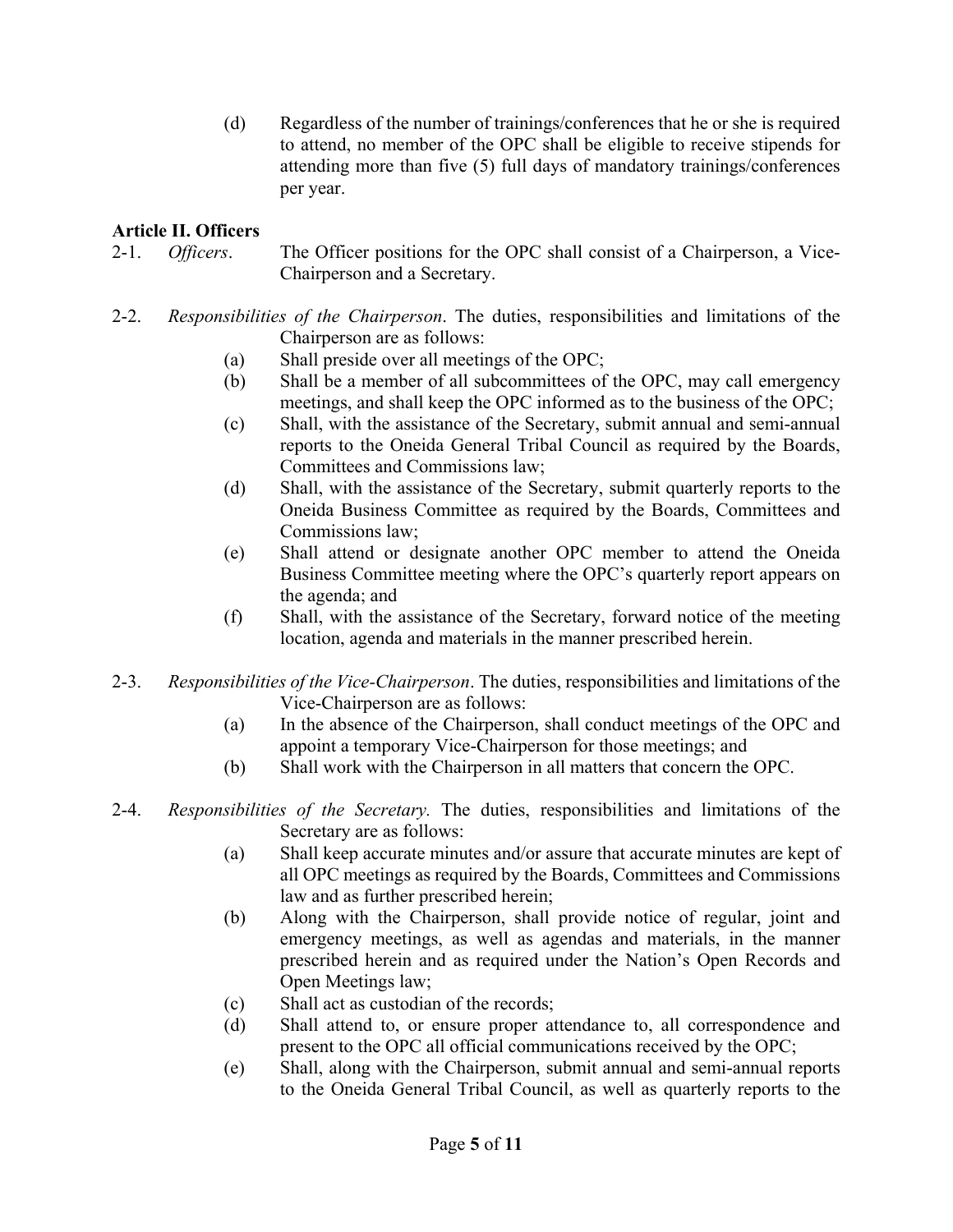Oneida Business Committee, as required by the Boards, Committees and Commissions law;

- (f) In the event that both the Chairperson and Vice-Chairperson positions become vacant before the end of their terms, shall call meetings of the OPC to fill the vacancies and preside over those meetings for the sole purpose of conducting an election of new Officers, at which point the Chairperson, or Vice-Chairperson in the absence of the Chairperson, shall preside; and
- (g) Shall work with the Oneida Business Committee Support Office to administer the budget.
- 2-5. *Subcommittees*. Subcommittees of the OPC may be created and dissolved by the OPC when deemed necessary so long as in accordance with the Boards, Committees and Commissions law.
	- (a) Members of a subcommittee created by the OPC shall not be eligible to receive stipends unless a specific exception is made by the Oneida Business Committee or the Oneida General Tribal Council.
- 2-6. *Selection of Officers*.
	- (a) Officers of the OPC shall be elected to serve a one (1) year term by majority vote of the members in attendance at the next regular or emergency OPC meeting of an established quorum following a vacancy of an Officer position.
	- (b) A member may hold only one (1) Officer position per Officer term.
	- (c) Each Officer shall hold his or her office until:
		- (1) The member resigns;
		- (2) The member has his or her appointment terminated in the manner set forth in the Boards, Committees and Commissions law; or
		- (3) The member has been dismissed from his or her Officer position by a majority vote of the members in attendance at an OPC meeting of an established quorum.
- 2-7. *Budgetary Sign-Off Authority and Travel.* The OPC shall follow the Nation's policies and procedures regarding purchasing, travel, and sign-off authority.
	- (a) Levels of budgetary sign-off authority shall be as set forth in the manual titled, *Oneida Tribe of Indians of Wisconsin Purchasing Policies and Procedures*, for Area Directors/Enterprise Directors.
		- (1) All OPC Officers have sign-off authority and two (2) Officers shall be required to sign*-*off on all budgetary requests, except as follows:
			- (A) The Oneida Business Committee Support Office shall have sign-off authority over requests for stipends, travel per diem and business expense reimbursement.
	- (b) The OPC shall approve a member's request to travel on behalf of the OPC by a majority vote of the members in attendance at a regular or emergency OPC meeting of an established quorum.
	- (c) The OPC must review its budget on a monthly basis and have one or more members in attendance at all budget meetings.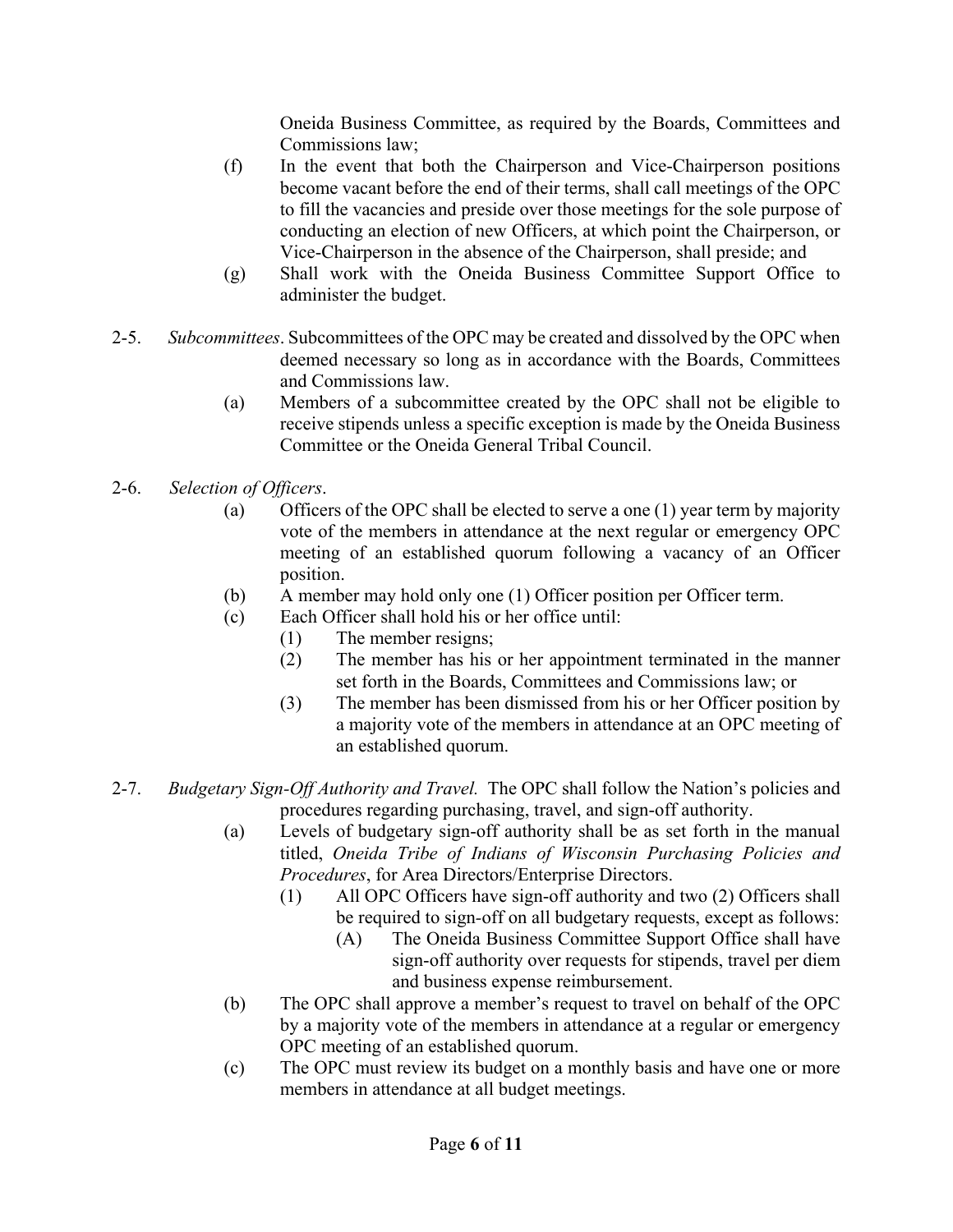- 2-8. *No Authorized Personnel*. The OPC shall not be authorized to hire personnel. The Oneida Business Committee Support Office and the Oneida Human Resources Department shall assist the OPC with administrative duties.
	- (a) The Oneida Human Resources Department shall provide administrative assistance to the OPC in regard to the hiring and selection of employees, which shall include, but shall not be limited to, scheduling pre-screens and interviews, and coordinating OPC members to conduct hiring and selection activities.
	- (b) The Oneida Human Resources Department shall provide administrative support to the OPC in regard to employee grievance hearings, including, but not limited to, accepting filings on behalf of the OPC, scheduling hearings, coordinating OPC members to serve as the hearing body, and providing a hearing room.

# **Article III. Meetings**

- 3-1. *Regular Meetings*. Regular meetings shall occur on a monthly-basis. The regular meeting time, place and agenda shall be determined by the OPC at a regular meeting. If no alternative designation is made by the OPC, the regular meeting shall be the last Tuesday of every month.
	- (a) Notice of meeting location, agenda and materials shall be provided by the Chairperson, with the assistance of the Secretary, to all members of the OPC in writing.
		- (1) Notice of meetings shall further be provided in accordance with the Nation's Open Records and Open Meetings law.
	- (b) Meetings shall run in accordance with Robert's Rules of Order or another method approved by the Oneida Business Committee.
- 3-2. *Emergency Meetings*. Emergency meetings shall only be called when time sensitive issues require immediate action. Emergency meetings of the OPC may be called by the Chairperson or upon written request of any two (2) members. Notice of the meeting location, agenda and materials shall be forwarded by the Chairperson, with the assistance of the Secretary, to all members of the OPC in writing and via telephone call at least twenty-four (24) hours in advance of the emergency meeting.
	- (a) Notice of emergency meetings shall further be provided in accordance with the Nation's Open Records and Open Meetings law.
	- (b) Within seventy-two (72) hours after an emergency meeting, the OPC shall provide the Nation's Secretary with notice of the meeting, the reason for the emergency meeting, and an explanation of why the matter could not wait for a regular meeting.
- 3-3. *Joint Meetings.* Joint meetings with the Oneida Business Committee shall be held in March and September of each year in the Oneida Business Committee Conference Room of the Norbert Hill Center upon approval of the Oneida Business **Committee**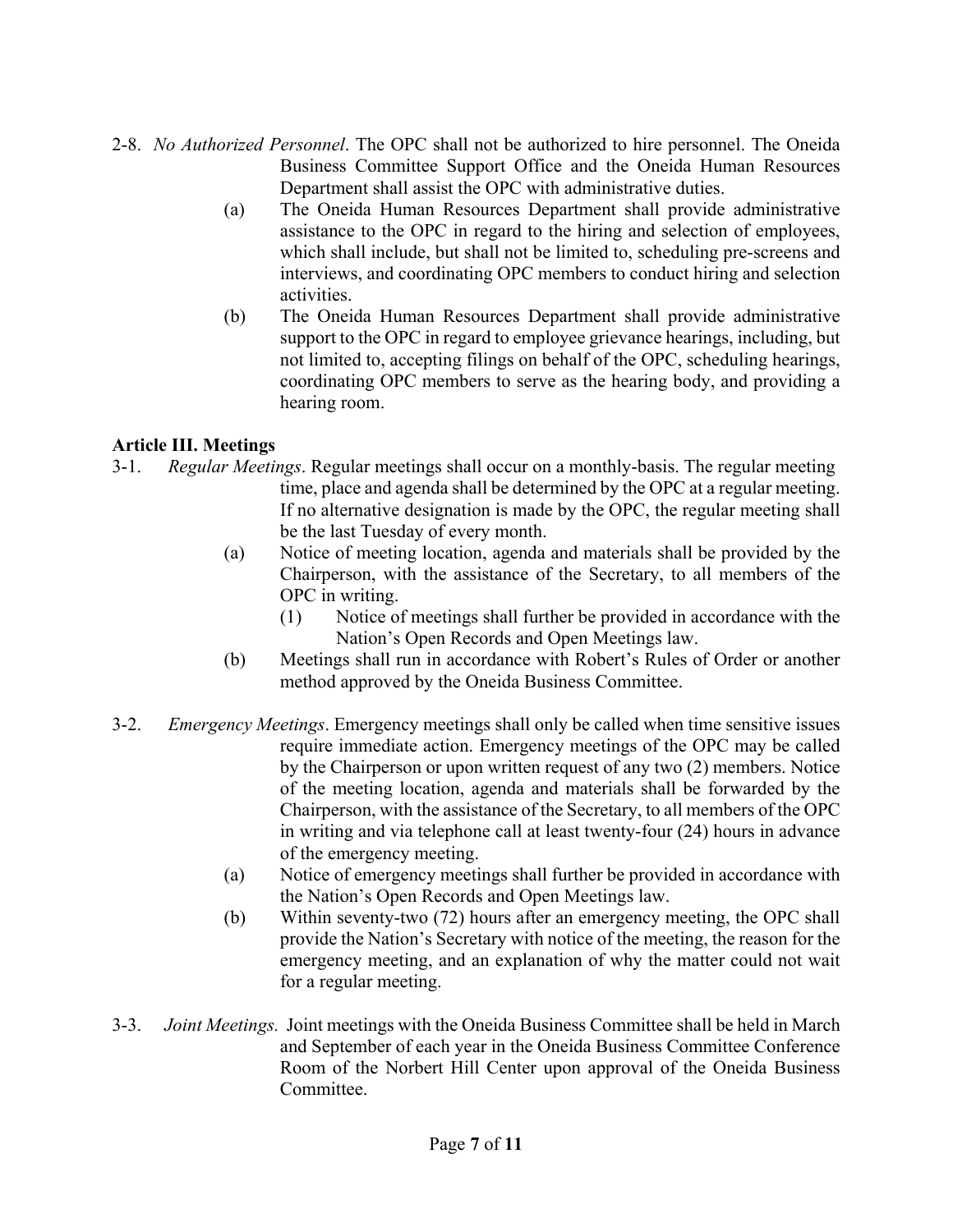- (a) Notice of the joint meeting agenda, documents, and minutes shall be provided, and the joint meeting conducted, in accordance with resolution BC-03-27-19-D titled, Oneida Business Committee and Joint Meetings with Boards, Committees and Commissions – Definitions and Impact, as may be amended from time-to-time hereafter.
- 3-4. *Quorum*. A majority of the OPC members shall constitute a quorum for the transaction of business, one of which shall include the Chairperson, Vice- Chairperson or Secretary; provided, the Secretary is presiding over the meeting in accordance with 2-4(f) of these bylaws.
- 3-5. *Order of Business*. The regular meetings of the OPC shall follow the order of business as set out herein:
	- (a) Call to Order
	- (b) Roll Call
	- (c) Approving of Previous Meeting Minutes
	- (d) Reports
	- (e) Old Business
	- (f) New Business
	- (g) Adjournment
- 3-6. *Voting*. Voting shall be in accordance with the simple majority vote of the members in attendance at an OPC meeting of an established quorum.
	- (a) The Chairperson or presiding Officer shall vote only in the case of a tie.
	- (b) The OPC is permitted to e-poll; provided, it does so in accordance with the procedures set forth in the Boards, Committees and Commissions law.

### **Article IV. Expectations**

- 4-1. *Behavior of Members*. Members are expected to treat each other in accordance with the Nation's core values of The Good Mind as expressed by On $\Lambda$ yote<sup>9</sup>a·ka, which includes:
	- (a) Kahletsyalúsla. The heart felt encouragement of the best in each of us.
	- (b) Kanolukhwásla. Compassion, caring, identity, and joy of being.
	- $(c)$  Ka<sup>2</sup>nikuhliv<sup>o</sup>. The openness of the good spirit and mind.
	- (d) Ka $\textdegree$ tshatst $\angle$ sla. The strength of belief and vision as a People.
	- (e) Kalihwi yó. The use of the good words about ourselves, our Nation, and our future.
	- $(f)$  Twahwahtsilay  $\Lambda$ . All of us are family.
	- $(g)$  Yukwatsistay $\lambda$ . Our fire, our spirit within each one of us.
	- (h) *Enforcement.* A member who fails to treat other members in accordance with this section of the bylaws; fails to follow any other section of these bylaws and/or fails to adhere to any other governing laws of the Nation, may be subject to a recommendation for termination of his or her appointment from the OPC.
		- (1) Appointed members of the OPC serve at the discretion of the Oneida Business Committee.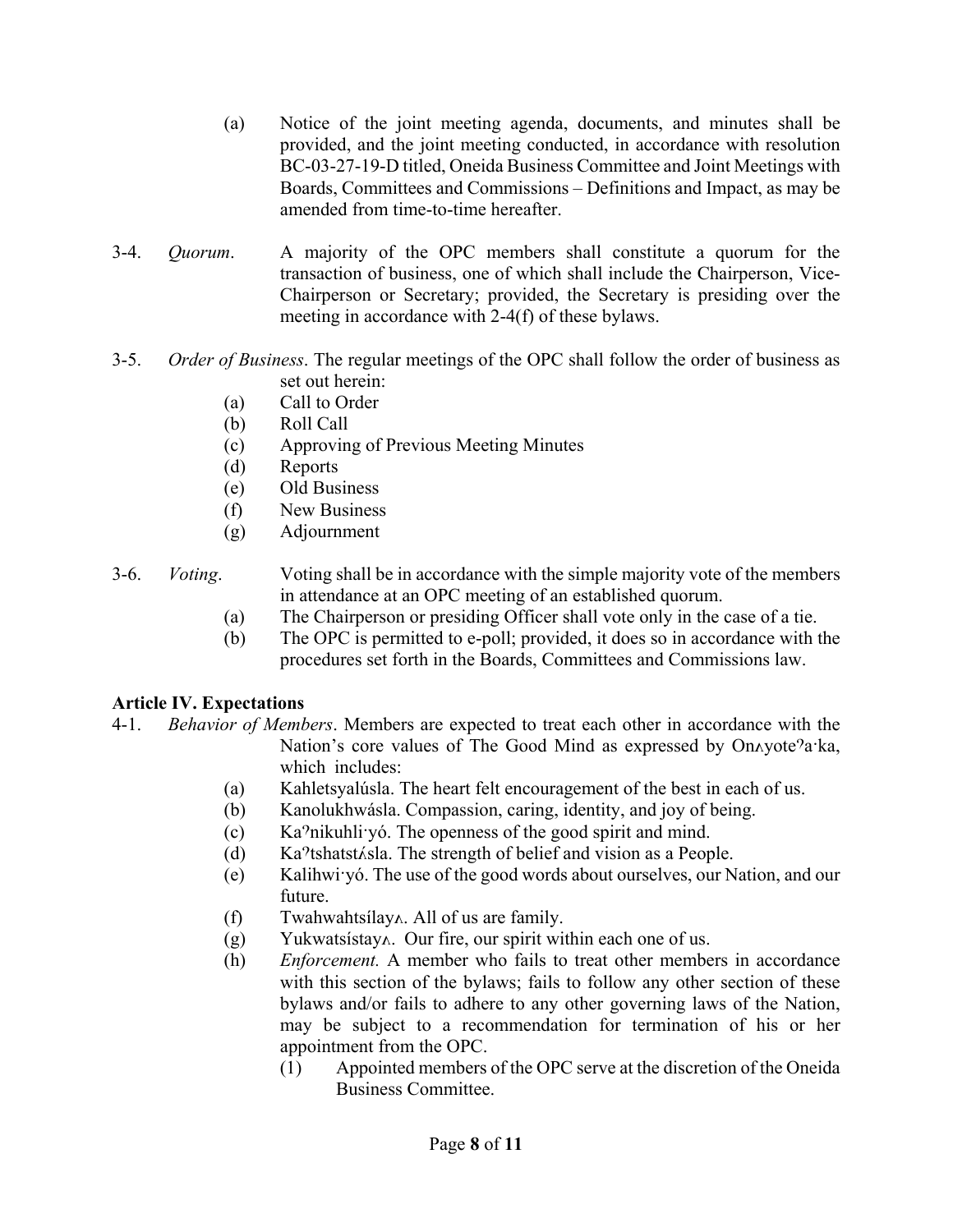- (2) Upon the recommendation of a member of the Oneida Business Committee or a recommendation from the OPC, by majority vote of the members in attendance at an OPC meeting of an established quorum, a member may have his or her appointment terminated by the Oneida Business Committee in accordance with the Boards, Committees and Commissions law.
- 4-2. *Prohibition of Violence*. Intentionally violent acts committed by a member of the OPC that inflict, attempt to inflict, or threaten to inflict emotional or bodily harm on another person, or damage to property during a meeting or when acting in an official capacity are strictly prohibited and grounds for an immediate recommendation for termination of appointment from the OPC and/or the imposition of sanctions and/or penalties according to laws and policies of the Nation.
- 4-3. *Drug and Alcohol Use*. Use of alcohol and prohibited drugs by a member of the OPC when acting in his or her official capacity is strictly prohibited. Prohibited drugs are defined as marijuana, cocaine, opiates, amphetamines, phencyclidine (PCP), hallucinogens, methaqualone, barbiturates, narcotics, and any other substance included in Schedules I through V, as defined by Section 812 of Title 21 of the United States Code. This also includes prescription medication or over-the-counter medicine used in an unauthorized or unlawful manner.
- 4-4. *Social Media*. OPC members shall abide by the Nation's Social Media Policy and their oath of office when using social media while acting on behalf of or as a representative of the OPC.
	- (a) OPC members shall further refrain from posting, attaching or writing anything relating to OPC business or activities on any social media outlet except for notices of meetings and notices of meeting cancellations.
- 4-5. *Conflict of Interest*. OPC members shall abide by all laws of the Nation governing conflicts of interest. Members must submit a Conflict of Interest Disclosure form upon their oath of office and annually thereafter.

### **Article V. Stipends and Compensation**

- 5-1. *Stipends*. OPC members shall be eligible for the following stipends as set forth in and subject to these bylaws; the Boards, Committees and Commissions law; and resolution BC-05-08-19-B titled, Amending Resolution BC-09-26-18-D Boards, Committees and Commissions Law Stipends, as may be further amended from time-to-time hereafter:
	- (a) One (1) monthly meeting stipend.
	- (b) One (1) stipend per day for participating in interviews and/or job description pre-screens conducted by the Human Resources Department.
	- (c) Stipends for holding grievance hearings.
	- (d) Stipends for Judiciary hearings.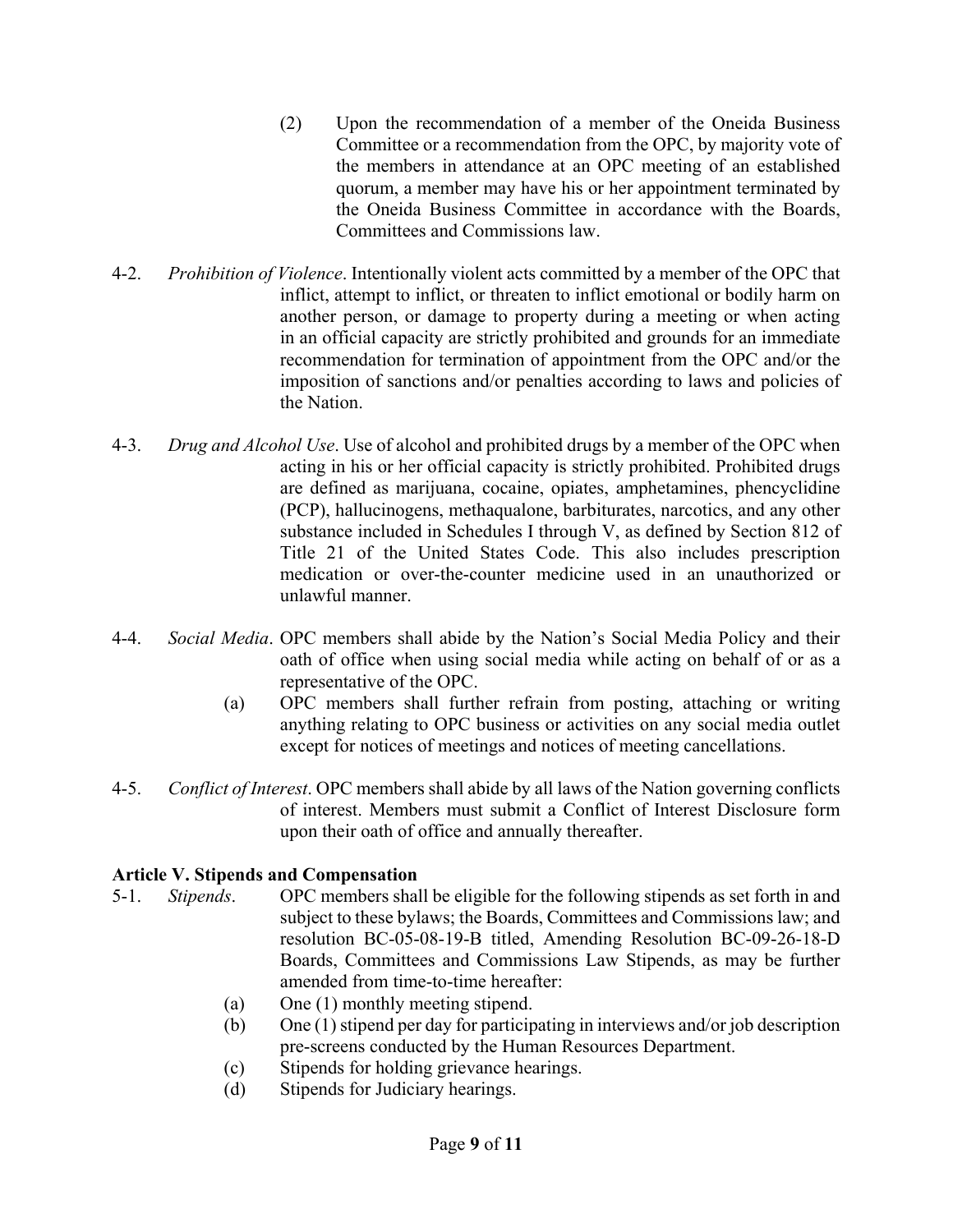- (1) A member of the OPC may receive a stipend for attending an Oneida Judiciary hearing if that member is required to attend by official subpoena.
- (e) Stipends for each full day of trainings/conferences that a member is required to attend by law, bylaws or resolution.
- (f) A member shall receive a stipend for his or her attendance at a duly called joint meeting as defined under the Boards, Committees and Commissions law.
- 5-2. *Compensation*. Besides travel, per diem and business expense reimbursement authorized by the Boards, Committees and Commissions law, OPC members are not eligible for any other type of compensation for duties/activities they perform as members of the OPC.
	- (a) OPC members shall not act in any other official or personal business capacity or on behalf of any other entity or individual while acting in the capacity of an OPC member or on behalf of the OPC.

# **Article VI. Records and Reporting**

- 6-1. *Agenda Items*. Agendas shall be maintained in a consistent format as identified in Article III, section 3-5 of these bylaws.
- 6-2. *Minutes*. All minutes shall be typed in a consistent format created by the Oneida Business Committee Support Office and shall be submitted to the Oneida Business Committee Support Office within thirty (30) days after approval by the OPC.
- 6-3. *Attachments.* Handouts, attachments, memoranda and the like shall be attached to the corresponding minutes and the agenda and maintained electronically by the Oneida Business Committee Support Office.
- 6-4. *Oneida Business Committee Liaison*. The OPC shall regularly communicate with the Oneida Business Committee member who is its designated liaison. The frequency and method of communication shall be as agreed upon by the OPC and the liaison, but not less than required in any law or policy on reporting developed by the Oneida Business Committee or the Oneida General Tribal Council.
- 6-5. *Audio Recordings.* The OPC shall audio record all meetings of the OPC on a device supplied or approved by the Oneida Business Committee Support Office and shall submit the recordings to the Oneida Business Committee Support Office within two (2) business days of recording for purposes of maintaining the audio records.
	- (a) Audio recordings of executive session portions of an OPC meeting are not required.